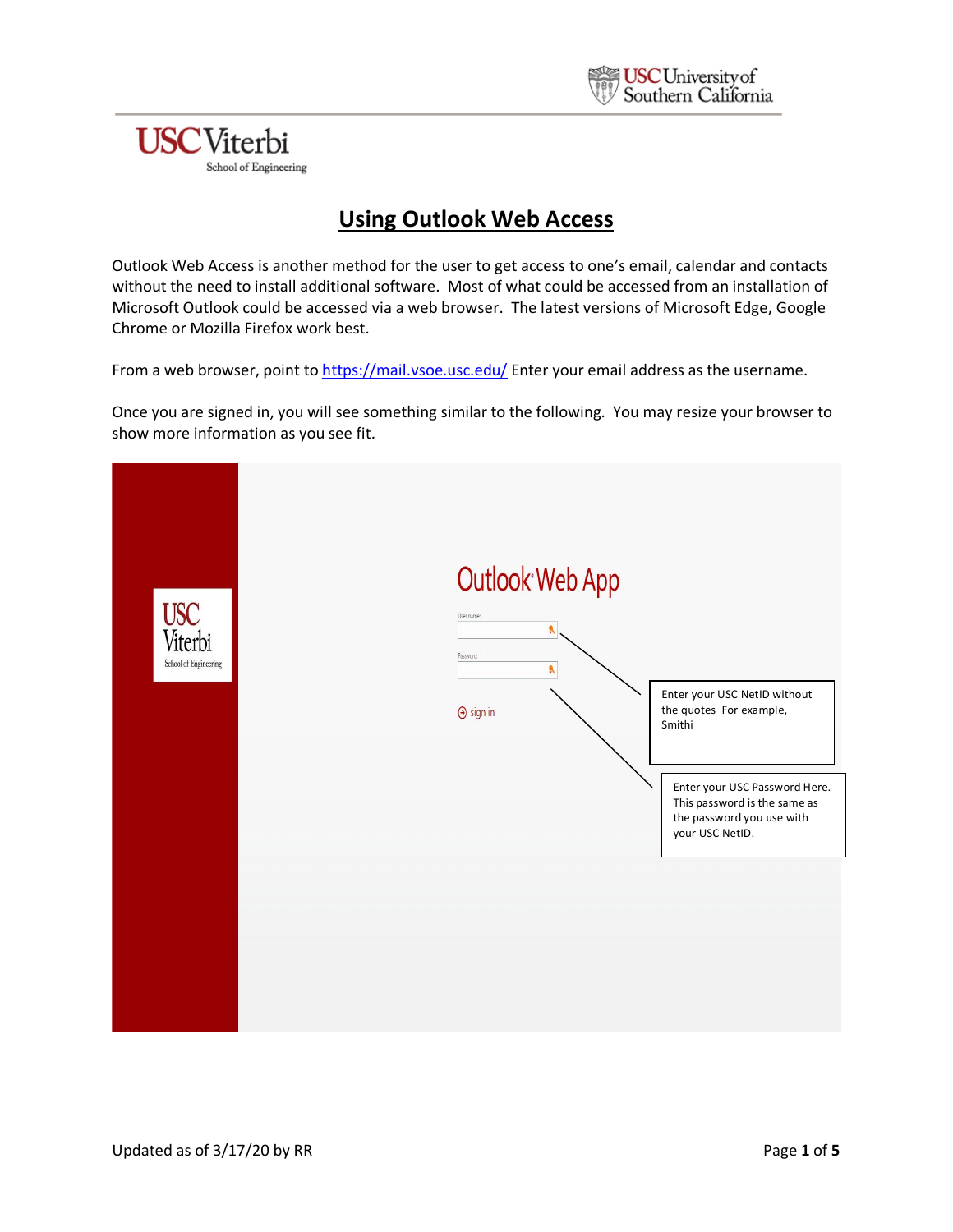

|                                                        | School of Engineering                                                                                                                   |                                                                                                                                                                                                                                                                           |
|--------------------------------------------------------|-----------------------------------------------------------------------------------------------------------------------------------------|---------------------------------------------------------------------------------------------------------------------------------------------------------------------------------------------------------------------------------------------------------------------------|
|                                                        |                                                                                                                                         |                                                                                                                                                                                                                                                                           |
|                                                        |                                                                                                                                         | Navigate to older<br>or newer emails.                                                                                                                                                                                                                                     |
| 03 Robert Rivas - Outlook Web App X +                  |                                                                                                                                         | O<br>$\mathsf{X}$                                                                                                                                                                                                                                                         |
|                                                        |                                                                                                                                         |                                                                                                                                                                                                                                                                           |
| 10 Not secure   mail.vsoe.usc.edu/owa/#path=/mail<br>С |                                                                                                                                         | ☆ 四 》<br>$\mathbf{v}_{\text{[0]}}$                                                                                                                                                                                                                                        |
| <b>O</b> <sup>2</sup> Outlook Web App                  |                                                                                                                                         | Mail Calendar People Tasks<br>Robert Rivas -<br>8 <sup>2</sup>                                                                                                                                                                                                            |
| <b>A</b> New mail                                      | $\rho$ Search mail and people                                                                                                           | ANNOUNCEMENT: 2021 USNWR Top 10 Graduate Engineering Program Rankings                                                                                                                                                                                                     |
|                                                        | <b>INBOX</b><br>CONVERSATIONS BY DATE V                                                                                                 | ← REPLY<br><b>K REPLY ALL</b><br>ORWARD<br>$\cdots$                                                                                                                                                                                                                       |
| $\alpha$                                               | All Unread Tg me Flagged                                                                                                                | Mark as unread                                                                                                                                                                                                                                                            |
| Favorites                                              |                                                                                                                                         | USC Viterbi Dean of Engineering <viterbi.dean@vsoe.usc.edu><br/>Tue 3/17/2020 10:48 AM</viterbi.dean@vsoe.usc.edu>                                                                                                                                                        |
| Inbox                                                  | X<br>√ ANNOUNCEMENT: 2021 USNWR Top 10 Graduate E<br>10:48a<br>USC Viterbi Dean of Engineering                                          |                                                                                                                                                                                                                                                                           |
| Sent Items                                             | M E M O R A ILD U M To: Viterbi Faculty and Staff From: Yannis C. Yortsos, Dean Date: Mar                                               | To: Viterbi Staff UPC List:                                                                                                                                                                                                                                               |
| Deleted Items                                          | Letter to our customers                                                                                                                 |                                                                                                                                                                                                                                                                           |
|                                                        | Wepa, Inc.<br>10:45a<br>COVID-19 To our valued customers, Our thoughts are with you, as many of y<br>Response to                        | <b>Q</b> 1 attachment<br>$\left( \cdot \right)$                                                                                                                                                                                                                           |
| <b>Robert Rivas</b>                                    | ß<br>ant message from VP Research                                                                                                       | ö,                                                                                                                                                                                                                                                                        |
| <b>INBOX with your list</b>                            | bi Vice Dean for Research<br>10:23a                                                                                                     |                                                                                                                                                                                                                                                                           |
| of emails similar to                                   | bi research staff, Please see below an important message from the Vice Presiden                                                         |                                                                                                                                                                                                                                                                           |
| Outlook. Click on the<br>heading to sort by            |                                                                                                                                         |                                                                                                                                                                                                                                                                           |
| From, Received                                         | lert                                                                                                                                    | <b>MEMORANDUM</b>                                                                                                                                                                                                                                                         |
|                                                        | Mon 9:07p<br>fication<br>. Clery Act, which requires the University to share certain information with the co                            |                                                                                                                                                                                                                                                                           |
|                                                        | [ELED: Remarkable Trajectory Seminar and Retirement                                                                                     | Viterbi Faculty and Staff<br>To:                                                                                                                                                                                                                                          |
|                                                        | bi School of Engineering Information<br>Mon 7:09p<br>cent events impacting the entire university, the April 23, 2020 events have been c | Yannis C. Yortsos, Dean<br>From:                                                                                                                                                                                                                                          |
|                                                        |                                                                                                                                         | March 17, 2019                                                                                                                                                                                                                                                            |
| Spring 2018                                            | Important Update from USC Credit Union's Regarding COVI<br><b>USC Credit Union</b><br>Mon 3:06p                                         | Date:                                                                                                                                                                                                                                                                     |
| Spring 2019 Schedules<br><b>Student Schedules</b>      | Important information from USC Credit Union regarding Branch Hours Bank Borrow Invest                                                   | 2021 U.S. News & World Report Graduate Engineering Program Rankings<br>Subject:                                                                                                                                                                                           |
| Student Worker Checkin                                 | COVID-19 New Actions (March 16, 2020)                                                                                                   |                                                                                                                                                                                                                                                                           |
| <b>Student Worker Checkout</b>                         | Office of the President<br>Mon 1:10p<br>To view this email as a web page, go here. March 16, 2020 Dear Trojan Community, We kn          | Dear Colleagues:                                                                                                                                                                                                                                                          |
| Student Worker Emails                                  | Your Solution to Immediate Needs - Robust Network or Dat                                                                                |                                                                                                                                                                                                                                                                           |
| Student Worker Schedules (Complete)                    | Mon 12:52p<br>Rob Bone<br>Many IT professionals in education are facing a spike in demand for network availability to                   |                                                                                                                                                                                                                                                                           |
| Summer 2018                                            |                                                                                                                                         | COVID-19 developments notwithstanding, I am pleased to share the news that the U.S. News & World Report (USNWR) recent list of the best graduate engineering<br>programs has USC features again the USC Viterbi School of Engineering in the top 10. Please see the link: |
| To Train                                               | ANNOUNCEMENT: Appointment of Qiming Wang to the Ste<br>ß<br>Mon 10:27a<br>USC Viterbi Dean of Engineering                               |                                                                                                                                                                                                                                                                           |
| <b>Training Email Template</b>                         | M E M O R A N D U M To: Viterbi School Faculty and Staff From: Yannis C. Yortsos, Dean D                                                | https://www.usnews.com/best-graduate-schools/top-engineering-schools/eng-rankings                                                                                                                                                                                         |
| Unresolved student schedules                           | Gateway Connect - March 16, 2020                                                                                                        |                                                                                                                                                                                                                                                                           |
| USCoffice365                                           | <b>USC Employee Gateway</b><br>Mon 9:47a<br>View this email in your browser Gateway Connect Monday, March 16, 2020 Employees to         | Included in the top 10 list are the following:                                                                                                                                                                                                                            |
| Vent New Hires                                         | Events This Week at Viterbi (03/16/2020 to 03/23/2020)                                                                                  | Cal Tech, CMU, Georgia Tech, MIT, Purdue University/Stanford, University of California Berkeley, University of California San Diego, University of Illinois Urbana-                                                                                                       |
| Winter 2018                                            | Mon 6:08a<br>viterbi.communications@vsoe.usc.edu                                                                                        | Champaign, University of Michigan, University of Texas at Austin and USC (three schools, including USC, are tied for 10 <sup>th</sup> ).                                                                                                                                  |
| Worksheet<br>Drafts [44]                               | To view full event descriptions please click on the link. Remember, you may find new additi                                             | Noteworthy is that USC Viterbi is in the top 5 list of private engineering schools, along with MIT, Stanford, Caltech and CMU - clearly an elte company.                                                                                                                  |
| Sent Items                                             | Sunday                                                                                                                                  | Equally importantly, USC Viterbi is the only ingineering school in the US on three USNWR top-10 engineering program lists: Best Graduate Schools, Best Online                                                                                                             |
|                                                        | <b>Laptops</b><br>$\leftarrow$                                                                                                          |                                                                                                                                                                                                                                                                           |
|                                                        | Preview Pane of<br>your email.                                                                                                          | When you are<br>done, be sure to<br>LOG OFF by<br>clicking here.                                                                                                                                                                                                          |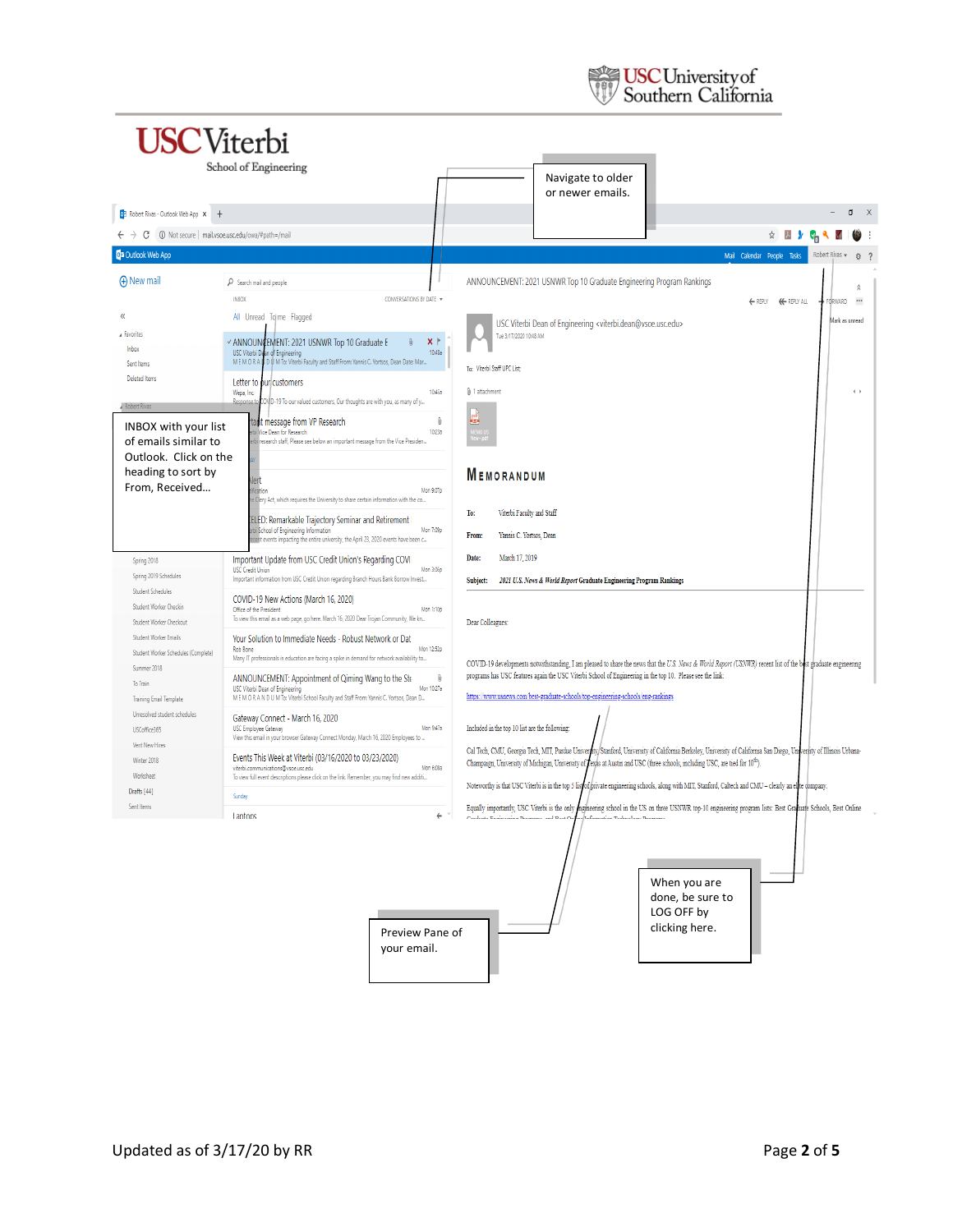### **USC**Viterbi

School of Engineering

#### **Calendar View**

| 03 Robert Rivas - Outlook Web App X +                                                                                                        |                                                                                               |                                                                                                                                               |                                                                                                                                       |                                                                                                                                                 |                                                                                                                                         |                                                                                                                                   |                                                                                                                                 | $\Box$<br>$\mathsf{X}$                                                                                                                                         |
|----------------------------------------------------------------------------------------------------------------------------------------------|-----------------------------------------------------------------------------------------------|-----------------------------------------------------------------------------------------------------------------------------------------------|---------------------------------------------------------------------------------------------------------------------------------------|-------------------------------------------------------------------------------------------------------------------------------------------------|-----------------------------------------------------------------------------------------------------------------------------------------|-----------------------------------------------------------------------------------------------------------------------------------|---------------------------------------------------------------------------------------------------------------------------------|----------------------------------------------------------------------------------------------------------------------------------------------------------------|
| $\leftarrow$ $\rightarrow$ $\leftcirc$ (i) Not secure   mail.vsoe.usc.edu/owa/#path=/calendar                                                |                                                                                               |                                                                                                                                               |                                                                                                                                       |                                                                                                                                                 |                                                                                                                                         |                                                                                                                                   |                                                                                                                                 | ☆ 困 》で                                                                                                                                                         |
| <b>D</b> <sup>2</sup> Outlook Web App<br>Mail Calendar People Tasks                                                                          |                                                                                               |                                                                                                                                               |                                                                                                                                       |                                                                                                                                                 |                                                                                                                                         |                                                                                                                                   |                                                                                                                                 |                                                                                                                                                                |
| <b>A</b> New event                                                                                                                           | March 2020                                                                                    | « Jan Feb Mar Apr May Jun Jul Aug Sep Oct Nov Dec > Gototoday                                                                                 |                                                                                                                                       |                                                                                                                                                 |                                                                                                                                         |                                                                                                                                   |                                                                                                                                 | Day<br><b>Jork week Week Month</b><br><b>学 SHARE</b> 编 PRINT                                                                                                   |
| March 2020                                                                                                                                   |                                                                                               | CONF-SAL109 CONF-SAL126 CONF-SAL127                                                                                                           | Calendar                                                                                                                              |                                                                                                                                                 |                                                                                                                                         |                                                                                                                                   |                                                                                                                                 |                                                                                                                                                                |
| $I$ $M$ $I$ $F$<br>M<br>$3 - 4 - 5 - 6 - 7$<br>$10-11-12-13-14\,$<br>15 16 17 18 19 20 21<br>22 23 24 25 26 27 28<br>29 30 31<br>$1 \t2 \t3$ | Sunday<br>Mar 1                                                                               | Monday<br>$\overline{2}$<br>12p CSCI 201-L: 30039<br>2p CE 458-L: 29656<br>3:30p ITP 190:31834<br>4p CE 107-L: 29602                          | Tuesday<br>3<br>9a CE 108-L: 29606<br>9:30a ISE232L - Yong Chen<br>12p ASTE 499-L: 28497<br>12p CE 108-L: 29604                       | Wednesday<br>$\overline{4}$<br>7:30a 28754R 001 Quiz - Babak<br>7:30a 28754R 001 Quiz - Babak<br>10a CSCI 201-L: 29930<br>12p CSCI 104-L: 29915 | Thursday<br>5<br>10a CSCI 201-L: 30110<br>10:30a Viterbi IT Meeting<br>1p CSCI 455-L: 30029<br>2p CSCI 104-L: 30379                     | Friday<br>6<br>8a CSCI 103-L: 30296<br>9a CE 586: 29815<br>10a CSCI 103-L: 30055<br>12p CSCI 103-L: 29904                         | Saturday<br>$\overline{7}$<br><b>8a MESA Day Preliminaries</b><br><b>8a MESA Day Preliminaries</b><br>8a MESA Day Preliminaries | MONDAY, MARC<br>$\gg$<br>109.2020<br>12:00p CSCI 201-L: 30089<br>ø<br>1 hour 50 minu<br>2:00p CE 458-L: 2965<br>ø<br>1 hour 20 min<br>3:30p ITP 190 : 31834    |
|                                                                                                                                              |                                                                                               | 4p ISE 335-L: 31734                                                                                                                           | 1p CSCI 104-L: 30294                                                                                                                  | 12p CSCI 104-L: 30286                                                                                                                           | 3p CSCI 201-L: 30040                                                                                                                    | 12p CSCI 103-L: 30374                                                                                                             |                                                                                                                                 | ο<br>1 hour 20 min<br>4:00p CE 107-L: 2960                                                                                                                     |
| A MY CALENDARS<br>$\checkmark$ Calendar<br>A OTHER CALENDARS<br>Viterbi IT Shared Calend                                                     | 8                                                                                             | 9<br>12p CSCI 201-L: 30039<br>2p CE 458-L: 29656<br>3:30p ITP 190: 31834<br>4p CE 107-L: 29602<br>4p ISE 335-L: 31734                         | 10<br>9a CE 108-L: 29606<br>12p ASTE 499-L: 28497<br>12p CE 108-L: 29604<br>1p CSCI 104-L: 30294<br>2p AME 308-C: 28736               | 11<br>10a CSCI 201-L: 29930<br>12p CSCI 104-L: 29915<br>12p CSCI 104-L: 30286<br>12p CSCI 201-L: 30380<br>2p AME 308-C: 28735                   | $+5$<br>12<br>10a CSCI 201-L: 30110<br>1p CSCI 455-L: 30029<br>2p CSCI 104-L: 30379<br>3p CSCI 201-L: 30040<br>3p CSCI 455-L: 30329     | 13<br>8a CSCI 103-L: 30296<br>9a CE 586: 29815<br>10a CSCI 103-L: 30055<br>12p CSCI 103-L: 29904<br>12p CSCI 103-L: 30374         | 14                                                                                                                              | ø<br>50 minutes<br>4:00p ISE 335-L: 31784<br>ø<br>50 minutes<br>5:00p ITP 190 : 3180<br>ø<br>1 hour 20 min<br>5:00p ITP 190-L: 31835<br>ø<br>1 hour 20 minutes |
| A PEOPLE'S CALENDARS                                                                                                                         |                                                                                               |                                                                                                                                               | 45                                                                                                                                    | 4Ŕ                                                                                                                                              | $\overline{4}$                                                                                                                          |                                                                                                                                   |                                                                                                                                 | 5:00p ISE 335-L: 31635<br>ø<br>50 minutes                                                                                                                      |
| <b>Q</b> CONF-SAL109<br>CONF-SAL126<br>CONF-SAL127                                                                                           | 15                                                                                            | 16<br><b>Spring Recess</b><br><b>Spring Recess</b><br><b>Spring Recess</b>                                                                    | 17                                                                                                                                    | 18                                                                                                                                              | 19                                                                                                                                      | 20                                                                                                                                | 21                                                                                                                              | 6:30p ITP 190-L: 3:801<br>ø<br>1 hour 20 minutes                                                                                                               |
|                                                                                                                                              | 22                                                                                            | 23<br>12p CSCI 201-L: 30039<br>2p CE 458-L: 29656<br>3:30p ITP 190: 31834<br>4p CE 107-L: 29602<br>4p ISE 335-L: 31734                        | 24<br>9a CE 108-1:29606<br>9:30a ISE2:2L - Yong Chen<br>12p ASTE - 99-L: 28497<br>12p CE 108-L: 29604<br>1p CSCI 104-L: 30294<br>$+6$ | 25<br>7:30a AME 408 Quiz : 28754<br>10a CSCI 201-L: 29930<br>12p CSCI 104-L: 29915<br>12p CSCI 104-L: 30286<br>12p CSCI 201-L: 30380            | 26<br>10a CSCI 201-L: 30110<br>1p CSCI 455-L: 30029<br>2p CSCI 104-L: 30379<br>3p CSCI 201-L: 30040<br>3p CSCI 455-L: 30329<br>$\Delta$ | 27<br>8a CSCI 103-L: 30296<br>9a CE 586: 29815<br>10a CSCI 103-L: 30055<br>12p CSCI 103-L: 29904<br>12p CSCI 103-L: 30374<br>$+7$ | 28<br>9a Women in Computing                                                                                                     |                                                                                                                                                                |
|                                                                                                                                              | 29                                                                                            | 30<br>12p CSCI 201-L: 30039<br>2p CE 458-L: 29656<br>3:30p ITP 190:31834<br>4p CE 107-L: 29602<br>4p ISE 335-L: 31734<br>$+4$                 | 31<br>9a CE 108-.: 29606<br>9:30a ISE2 2L - Yong Chen<br>12p ASTE - 99-L: 28497<br>12p CE 108-L: 29604<br>1p CSCI 104-L 30294<br>$+6$ | Apr 1<br>10a CSCI 201-L: 29930<br>12p CSCI 104-L: 29915<br>12p CSCI 104-L: 30286<br>12p CSCI 201-L: 30380<br>2p AME 308-C: 28735                | 10a CSCI 201-L: 30110<br>1p CSCI 455-L: 30029<br>2p CSCI 104-L: 30379<br>3p CSCI 201-L: 30040<br>3p CSCI 455-L: 30329<br>$+4$           | 3<br>8a CSCI 103-L: 30296<br>9a CE 586: 29815<br>10a CSCI 103-L: 30055<br>12p CSCI 103-L: 29904<br>12p CSCI 103-L: 30374<br>$+7$  |                                                                                                                                 |                                                                                                                                                                |
|                                                                                                                                              | Click on a specific<br>calendar type to hide<br>or show the<br>calendar's related<br>contents | Double click on an<br>empty space on any<br>date to add a new<br>Calendar event.<br>Double click a<br>registered event to<br>see more details |                                                                                                                                       |                                                                                                                                                 |                                                                                                                                         | Click the 1 for a single day<br>view, the 7 for a weekly<br>view or 31 for the entire<br>month.                                   |                                                                                                                                 |                                                                                                                                                                |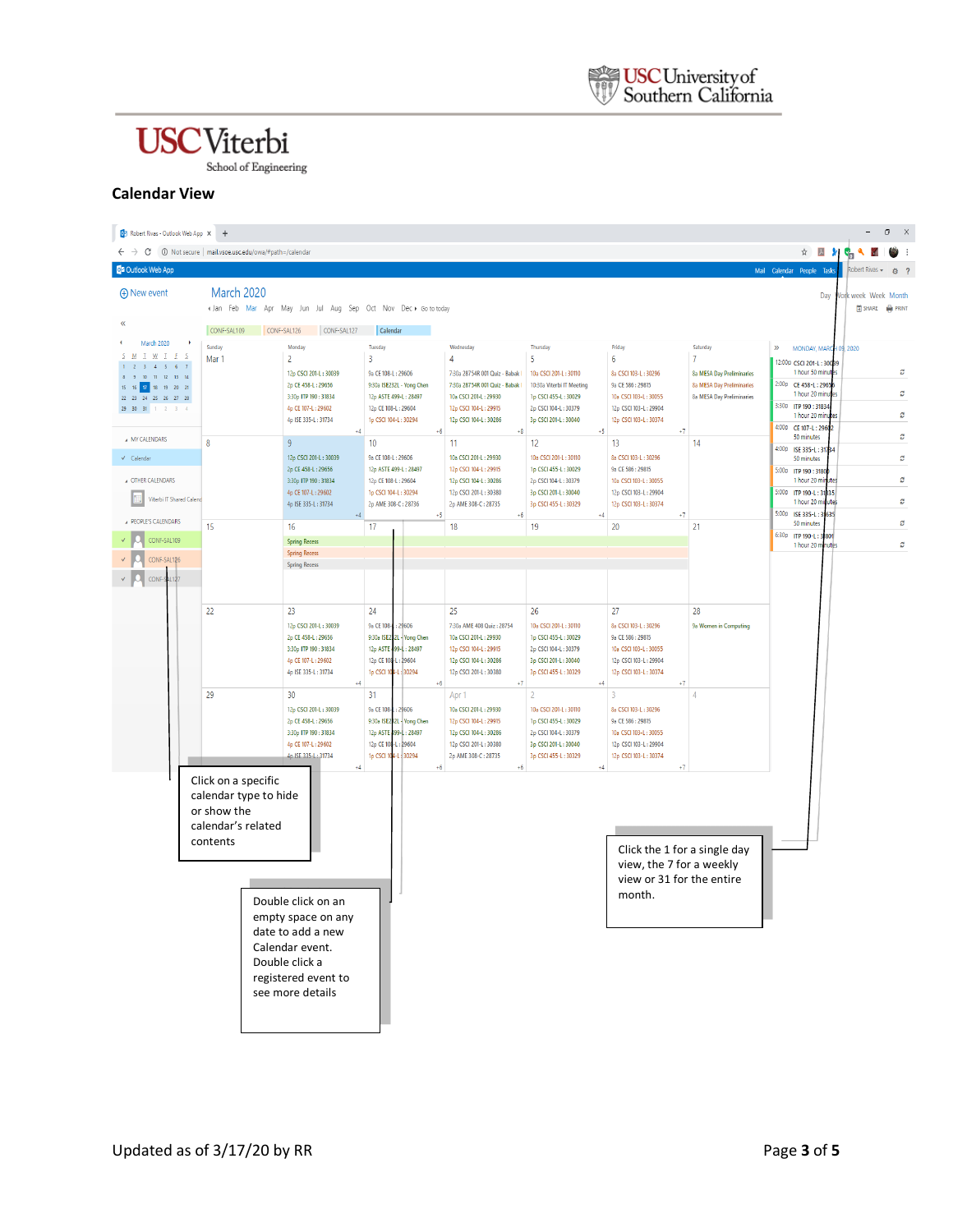## **USC**Viterbi

School of Engineering

#### **Options View**